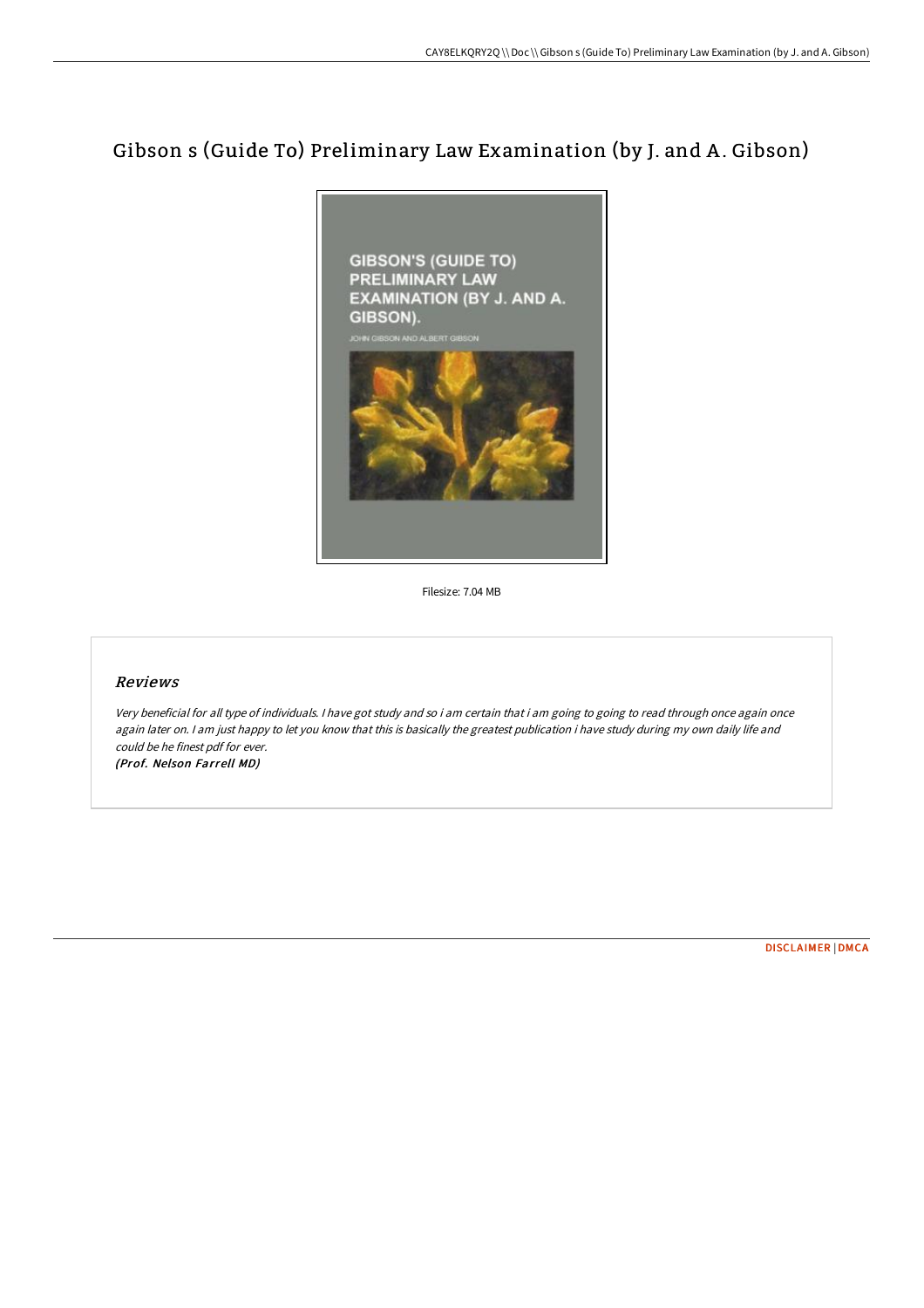## GIBSON S (GUIDE TO) PRELIMINARY LAW EXAMINATION (BY J. AND A. GIBSON)



To read Gibson s (Guide To) Preliminary Law Examination (by J. and A. Gibson) PDF, remember to follow the hyperlink listed below and download the ebook or have access to additional information that are in conjuction with GIBSON S (GUIDE TO) PRELIMINARY LAW EXAMINATION (BY J. AND A. GIBSON) book.

Rarebooksclub.com, United States, 2013. Paperback. Book Condition: New. 246 x 189 mm. Language: English . Brand New Book \*\*\*\*\* Print on Demand \*\*\*\*\*.This historic book may have numerous typos and missing text. Purchasers can usually download a free scanned copy of the original book (without typos) from the publisher. Not indexed. Not illustrated. 1882 edition. Excerpt: .p. 28.) 8. 1. To express the remoter object, e.g., Dat. mihi librum. 2. To give the idea of advantage or disadvantage, e. g., Tibi consulo. 3. To express agency, e. g., Pugnandum est nobis. (See Public Examination Latin Grammar, pp. 12, 14.) 9. The conjunctive mood expresses doubt or uncertainty, and is used in the following special instances: --1. Deliberatively; as, Quid Home faciam? 2. Concessively; as, Sit sane bonus vir. 3. To express a wish; as, Sic te ventus agat. 4. Opiniatively; as, Dixerit aliquis. (See Public Examination Latin Grammar, p. 11.) 10. (a) Those who would be feared must themselves fear those very men by whom they would be feared. (i) Not to be conscious of any guilt, not to grow pale by reason of any crime. (c) Arms abroad are of little value, unless there be good policy at home. d) There is moderation in all things, --there are, in short, fixed limits. (e) It is the first law in history, that an historian should not dare to make any false statement or be afraid to state anything that is true. (y) We see in the case of the brute creation that each takes its own nature as its guide in life. ARITHMETIC. N.B.--The working must in every case accompany the answers. 1. Define Unit. Digit. Integer. Notation. Numeration. Abstract Numbers. Division. Vulgar Fraction. Decimal Fraction. Aliquot Part. Reduction. 2. Show how to prove the truth of results in the...

E Read Gibson s (Guide To) Preliminary Law [Examination](http://albedo.media/gibson-s-guide-to-preliminary-law-examination-by.html) (by J. and A. Gibson) Online B Download PDF Gibson s (Guide To) Preliminary Law [Examination](http://albedo.media/gibson-s-guide-to-preliminary-law-examination-by.html) (by J. and A. Gibson)